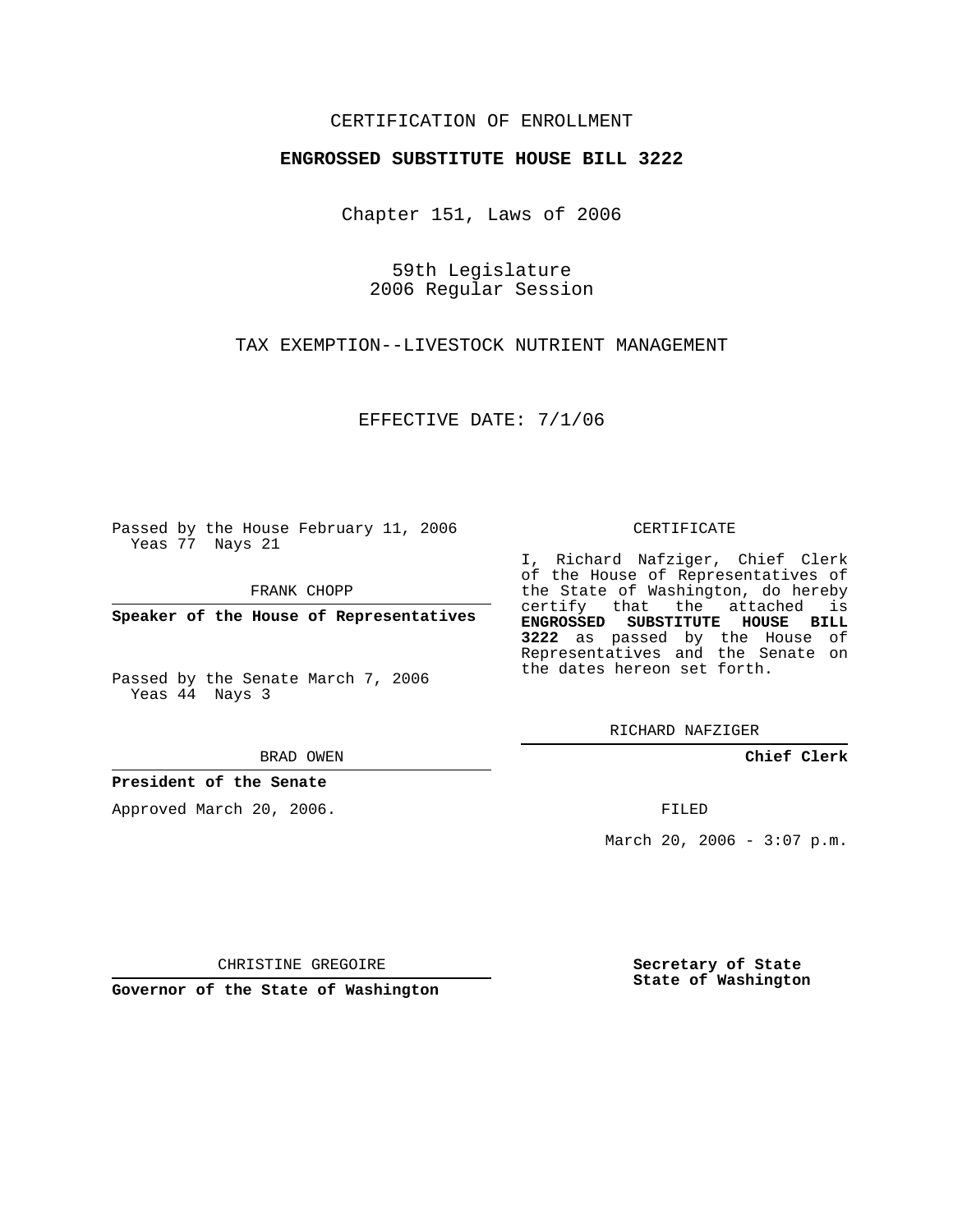# **ENGROSSED SUBSTITUTE HOUSE BILL 3222** \_\_\_\_\_\_\_\_\_\_\_\_\_\_\_\_\_\_\_\_\_\_\_\_\_\_\_\_\_\_\_\_\_\_\_\_\_\_\_\_\_\_\_\_\_

\_\_\_\_\_\_\_\_\_\_\_\_\_\_\_\_\_\_\_\_\_\_\_\_\_\_\_\_\_\_\_\_\_\_\_\_\_\_\_\_\_\_\_\_\_

Passed Legislature - 2006 Regular Session

### **State of Washington 59th Legislature 2006 Regular Session**

**By** House Committee on Finance (originally sponsored by Representatives Pettigrew, Haler, Chandler, Kretz, Hinkle, Kristiansen, Holmquist and Linville)

READ FIRST TIME 02/07/06.

 AN ACT Relating to excise tax exemptions for the handling and processing of livestock manure; amending RCW 82.08.890, 82.12.890, 82.08.900, and 82.12.900; amending 2001 2nd sp.s. c 18 s 1 (uncodified); creating a new section; and providing an effective date.

BE IT ENACTED BY THE LEGISLATURE OF THE STATE OF WASHINGTON:

 **Sec. 1.** 2001 2nd sp.s. c 18 s 1 (uncodified) is amended to read as follows:

 It is the intent of the legislature to provide tax exemptions to assist dairy farmers to comply with the dairy nutrient management act, chapter 90.64 RCW, to encourage owners of nondairy animal feeding operations to develop and implement approved nutrient management plans, and to assist public or private entities to establish and operate 13 anaerobic digesters to treat ((dairy)) livestock nutrients on a regional or on-farm basis.

 **Sec. 2.** RCW 82.08.890 and 2001 2nd sp.s. c 18 s 2 are each amended to read as follows:

 (1) The tax levied by RCW 82.08.020 does not apply to sales to eligible persons of services rendered in respect to operating,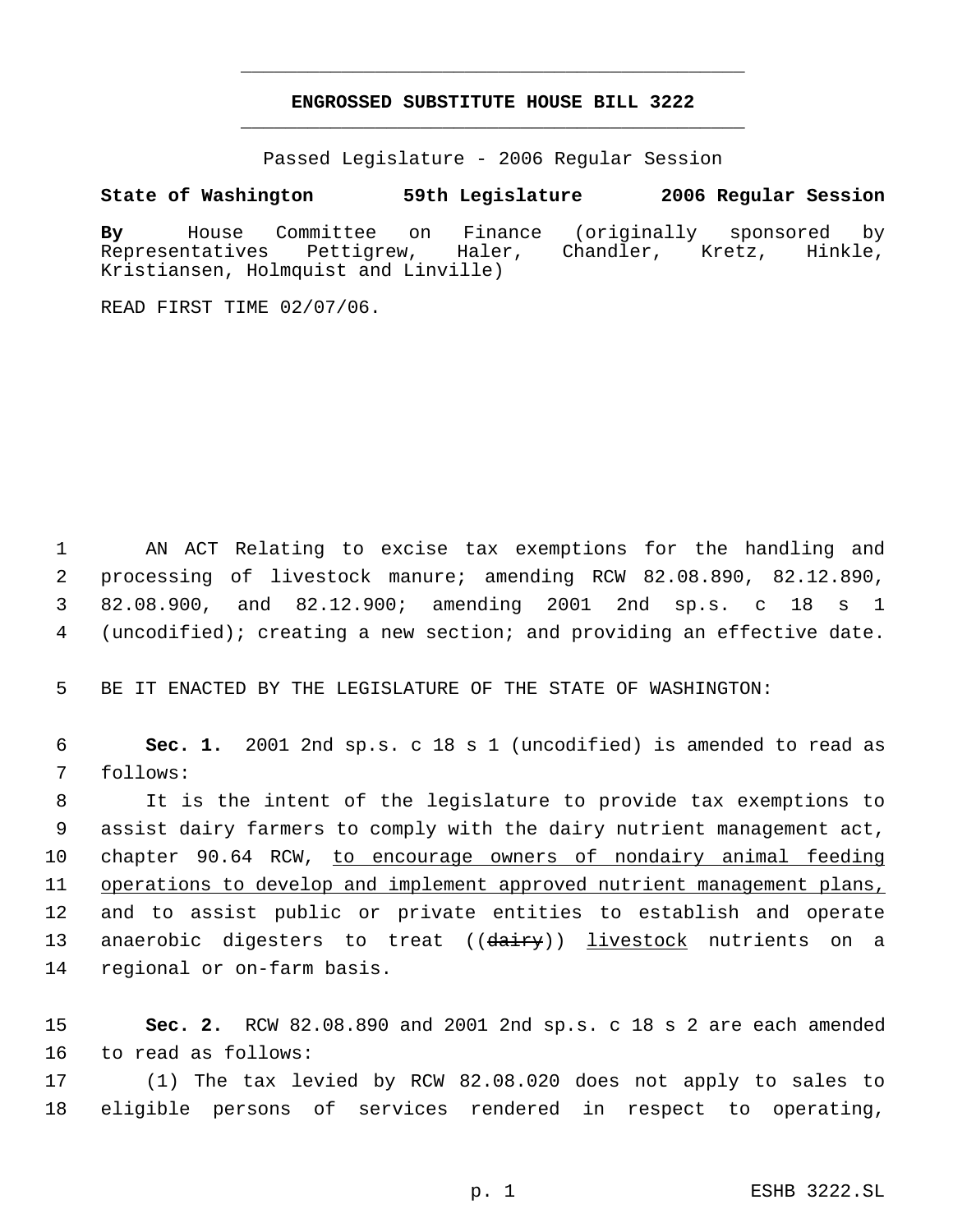1 repairing, cleaning, altering, or improving of ((dairy)) livestock nutrient management equipment and facilities, or to sales of tangible personal property that becomes an ingredient or component of the equipment and facilities.

 5 (2)(a) To be eligible, the equipment and facilities must be used 6 exclusively for activities necessary to maintain a ((dairy)) livestock 7 nutrient management plan ((as required under chapter 90.64 RCW.  $8$  This)).

9 (b) The exemption applies to sales made after the ((dairy)) 10 livestock nutrient management plan is: (i) Certified under chapter 11 90.64 RCW; (ii) approved as part of the permit issued under chapter 12 90.48 RCW; or (iii) approved as required under subsection (4)(c)(iii) 13 of this section.

14  $((+2)^{n})$  (3)(a) The department of revenue must provide an exemption 15 certificate to an eligible person upon application by that person. The 16 department of agriculture must provide a list of eligible persons, as 17 defined in subsection  $(4)(c)(i)$  and  $(ii)$  of this section, to the 18 department of revenue. Conservation districts must maintain lists of 19 eligible persons as defined in subsection  $(4)(c)(iii)$  of this section 20 to allow the department of revenue to verify eligibility. The 21 application must be in a form and manner prescribed by the department 22 and must contain information regarding the location of the dairy or 23 animal feeding operation and other information the department may 24 require.

 (b) A person claiming an exemption under this section must keep 26 records necessary for the department to verify eligibility under this 27 section. The exemption is available only when the buyer provides the seller with an exemption certificate in a form and manner prescribed by the department. The seller must retain a copy of the certificate for the seller's files.

31  $((\langle 3 \rangle)(4)$  The definitions in this subsection apply to this 32 section and RCW 82.12.890 unless the context clearly requires 33 otherwise:

34 (a) (("Dairy nutrient management equipment and facilities" means machinery, equipment, and structures used in the handling and treatment of dairy manure, such as aerators, agitators, alley scrapers, augers, dams, gutter cleaners, loaders, lagoons, pipes, pumps, separators, and tanks. The term also includes tangible personal property that becomes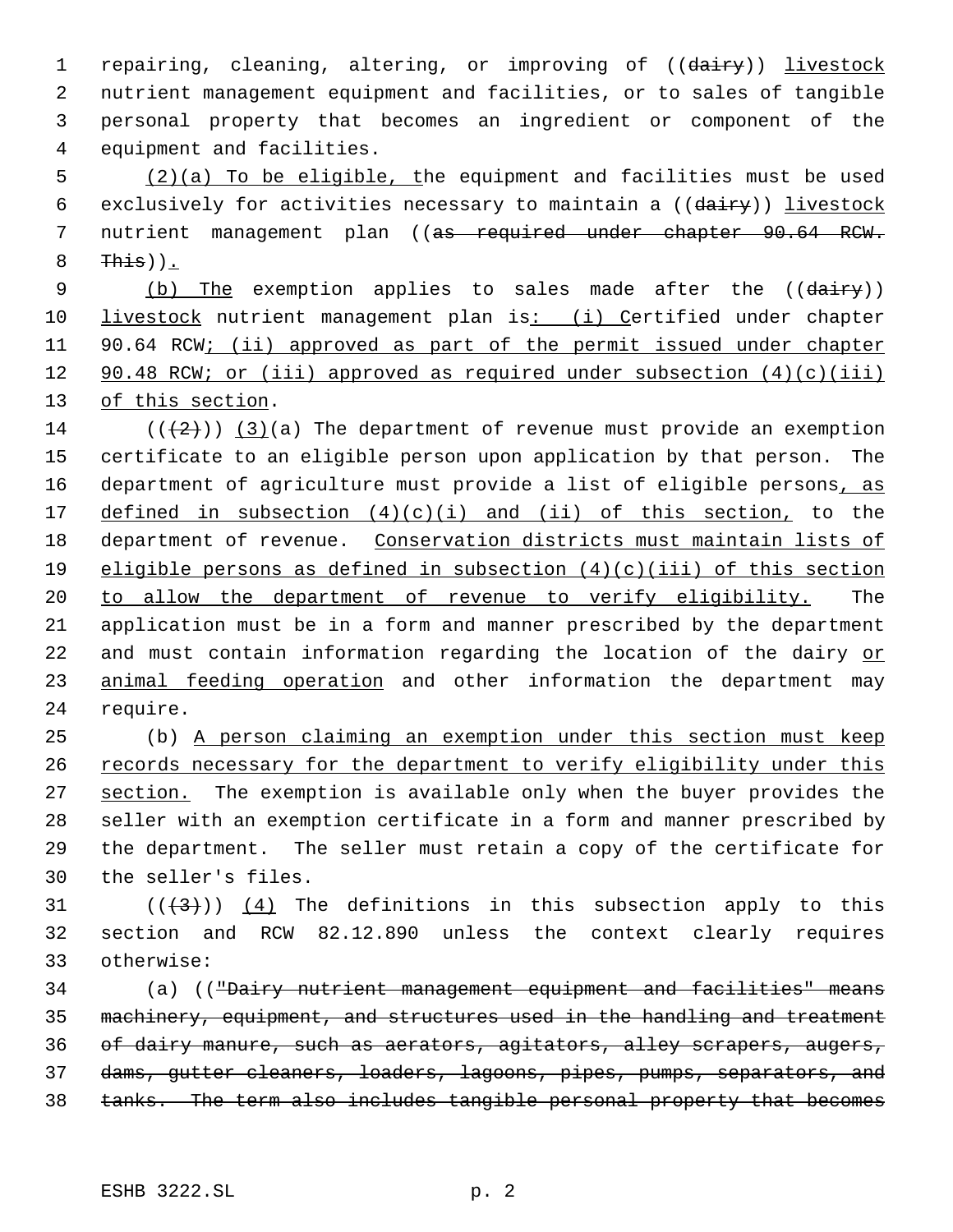1 an ingredient or component of the equipment and facilities, including 2 repair and replacement parts)) "Animal feeding operation" means a lot or facility, other than an aquatic animal production facility, where the following conditions are met: (i) Animals, other than aquatic animals, have been, are, or will be stabled or confined and fed or maintained for a total of forty-five days or more in any twelve-month period; and (ii) Crops, vegetation, forage growth, or postharvest residues are not sustained in the normal growing season over any portion of the lot or facility. (b) "Conservation district" means a subdivision of state government organized under chapter 89.08 RCW. 13 (((b))) (c) "Eligible person" means a person (i) licensed to produce milk under chapter 15.36 RCW who has a certified dairy nutrient 15 management plan ((by December 31, 2003)), as required by chapter 90.64 16 RCW; (ii) who owns an animal feeding operation and has a permit issued 17 under chapter 90.48 RCW; or (iii) who owns an animal feeding operation and has a nutrient management plan approved by a conservation district as meeting natural resource conservation service field office technical guide standards. (d) "Livestock nutrient management equipment and facilities" means machinery, equipment, and structures used in the handling and treatment 23 of livestock manure, such as aerators, agitators, alley scrapers, augers, dams, gutter cleaners, loaders, lagoons, pipes, pumps, separators, and tanks. The term also includes tangible personal property that becomes an ingredient or component of the equipment and facilities, including repair and replacement parts. (e) "Permit" means either a state waste discharge permit or a national pollutant discharge elimination system permit, or both. **Sec. 3.** RCW 82.12.890 and 2003 c 5 s 15 are each amended to read

as follows:

 (1) The provisions of this chapter do not apply with respect to the use by an eligible person of tangible personal property that becomes an 34 ingredient or component of ((dairy)) livestock nutrient management equipment and facilities, as defined in RCW 82.08.890, or to labor and services rendered in respect to repairing, cleaning, altering, or improving eligible tangible personal property.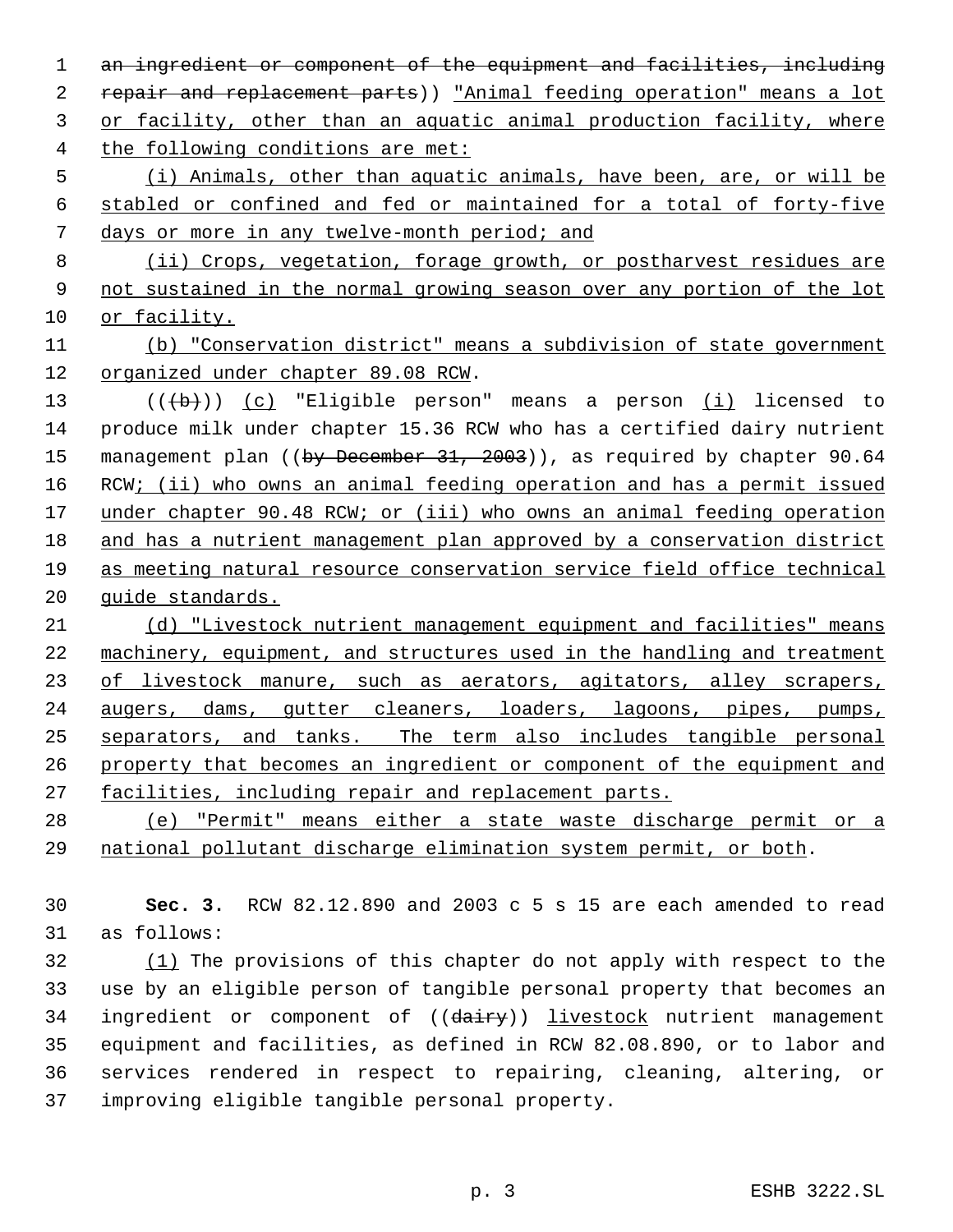(2)(a) To be eligible, the equipment and facilities must be used 2 exclusively for activities necessary to maintain a ((dairy)) livestock 3 nutrient management plan ((as required under chapter 90.64 RCW. This)).

 (b) The exemption applies to the use of tangible personal property 6 or labor and services made after the  $((\text{dairy}))$  livestock nutrient 7 management plan is: (i) Certified under chapter 90.64 RCW; (ii) 8 approved as part of the permit issued under chapter 90.48 RCW; or (iii) 9 approved as required under RCW 82.08.890(4)(c)(iii).

 (3) The exemption certificate and recordkeeping requirements of RCW 11 82.08.890 apply to this section. The definitions in RCW 82.08.890 apply to this section.

 **Sec. 4.** RCW 82.08.900 and 2001 2nd sp.s. c 18 s 4 are each amended to read as follows:

 (1) The tax levied by RCW 82.08.020 does not apply to sales to an eligible person establishing or operating an anaerobic digester or to services rendered in respect to installing, constructing, repairing, cleaning, altering, or improving an anaerobic digester, or to sales of tangible personal property that becomes an ingredient or component of the anaerobic digester. The anaerobic digester must be used primarily 21 to treat ((dairy)) livestock manure.

 (2)(a) The department of revenue must provide an exemption certificate to an eligible person upon application by that person. The application must be in a form and manner prescribed by the department and must contain information regarding the location of the facility and other information as the department may require.

 (b) A person claiming an exemption under this section must keep 28 records necessary for the department to verify eligibility under this 29 section. The exemption is available only when the buyer provides the seller with an exemption certificate in a form and manner prescribed by the department. The seller must retain a copy of the certificate for the seller's files.

 (3) The definitions in this subsection apply to this section and RCW 82.12.900 unless the context clearly requires otherwise:

 (a) "Anaerobic digester" means a facility that processes manure 36 from ((cattle)) livestock into biogas and dried manure using